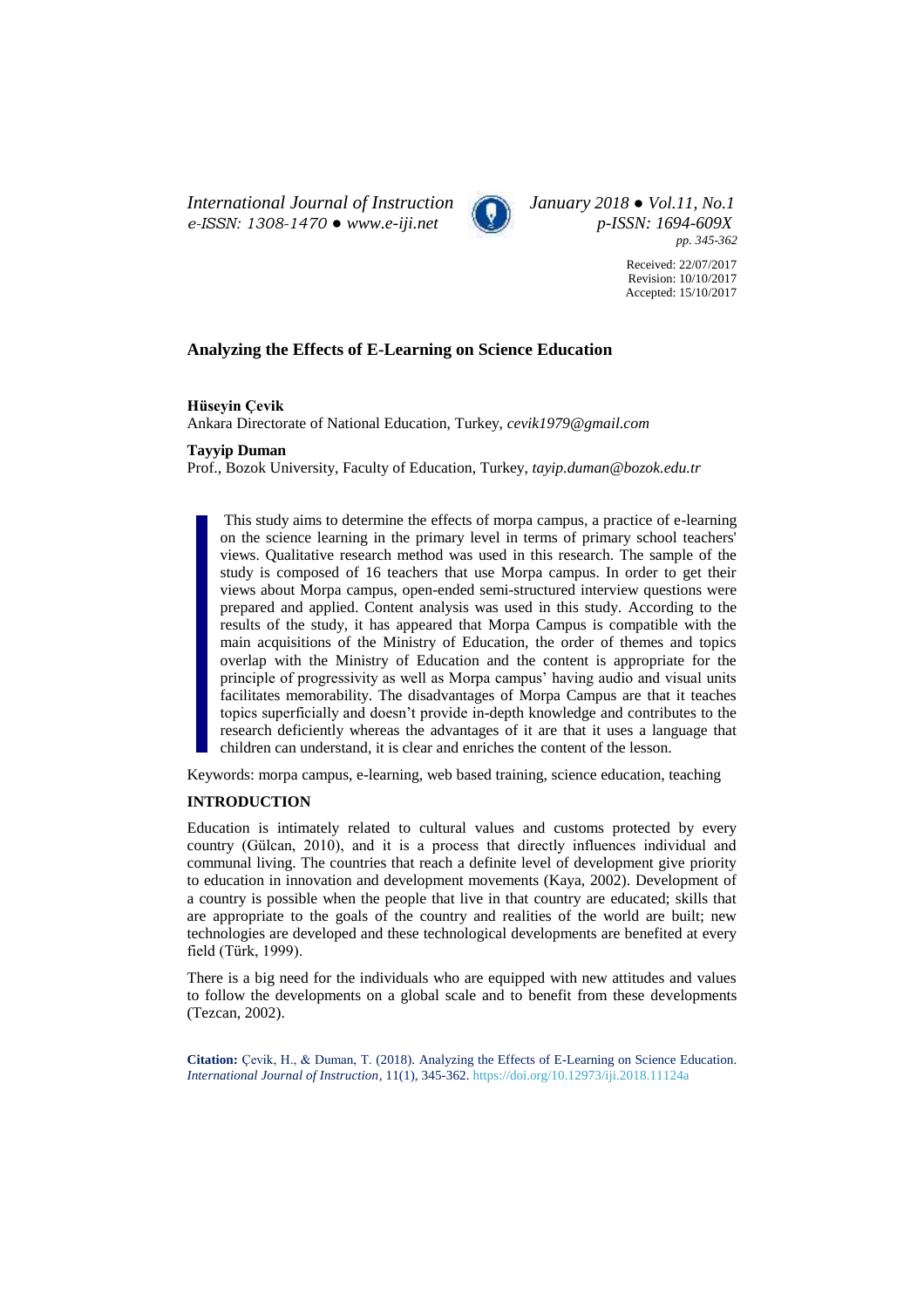Nowadays, when the change is rapid, the need of people to education for keeping in step for this change is increasing every passing day. The proportion of scientific and technological developments has increased and this change has made itself evident at manufacturing and service fields (Genç, 2005). Information that is the most precious entity the societiey has and sharing of this has been one of the most important factors of globalization along with technological developments (Dilmen, 2004).

The institutions that do not want to get out of date are in the position of preparing their employees to ongoing developments. Getting information and savings quickly, adaptation of employees to rapid changes is provided with e-learning (Duran, Önal, & Kurtuluş, 2015).

E-learning and web based education are learning and knowledge management, they are carried out by internet connection (e-nocta academy, 2015). E-learning has some advantages; it is colorful and entertaining, it is flexible in regard to time and place, its results are evaluable, it is supportive to classroom activities, table of contents are accessible again and again, people at different geographical parts can benefit from it at the same time or at different times, person can individualize his/her learning material according to his/her learning requirements, paper waste is prohibited (Noe, 2009, enocta academy, 2015, Aslan, 2006, Pura & Aslan, 2015). Moreover, it plays an important role on equating communication level between student and teacher, giving equal rights to everyone, increasing motivation on people, ensuring psychological relief (Pura & Aslan, 2015;3). Generally, these types of studies are cheaper than the real studies (Maiers, 2012)

E-learning has been gradually become widespread by means of giving time and place flexibility to students, giving variety to teaching and communication methods, supplying with education needs at broad and mountainous regions (Pituch & Lee, 2006). Considering these advantages, it is seen that business world and educational institutions seriously invested in it. It is seen that especially USA is gradually increasing these investments. Foundations and technology should be sufficient, to reach success at elearning activities. Any e-learning strategies cannot be successful without sufficient internet connection (Sanderson, 2002; Aslan, 2006).

A basic characteristic of learning environments is design methodology. The lessons, programs and learning objects that can be reached at online learning environments can be learned by teacher leadership or can arrange his/her own speed by himself/herself or can manage himself. Online learning environments have 3 basic characteristics (Moore, Dickson-Deanee, Galyen, 2011).

*Instructor-led learning:* An instructor directs students with a content of necessary instructions. At the learning environment like this type, the instructor controls the speed and order of teaching and all of the students participate to the same learning activities at the determined times (Moore, Dickson-Deanee, Galyen, 2011).

*Self-paced learning:* That is an explanation used for self-learning environments; it is the environments providing learning favorably to the individuals' own learning speed and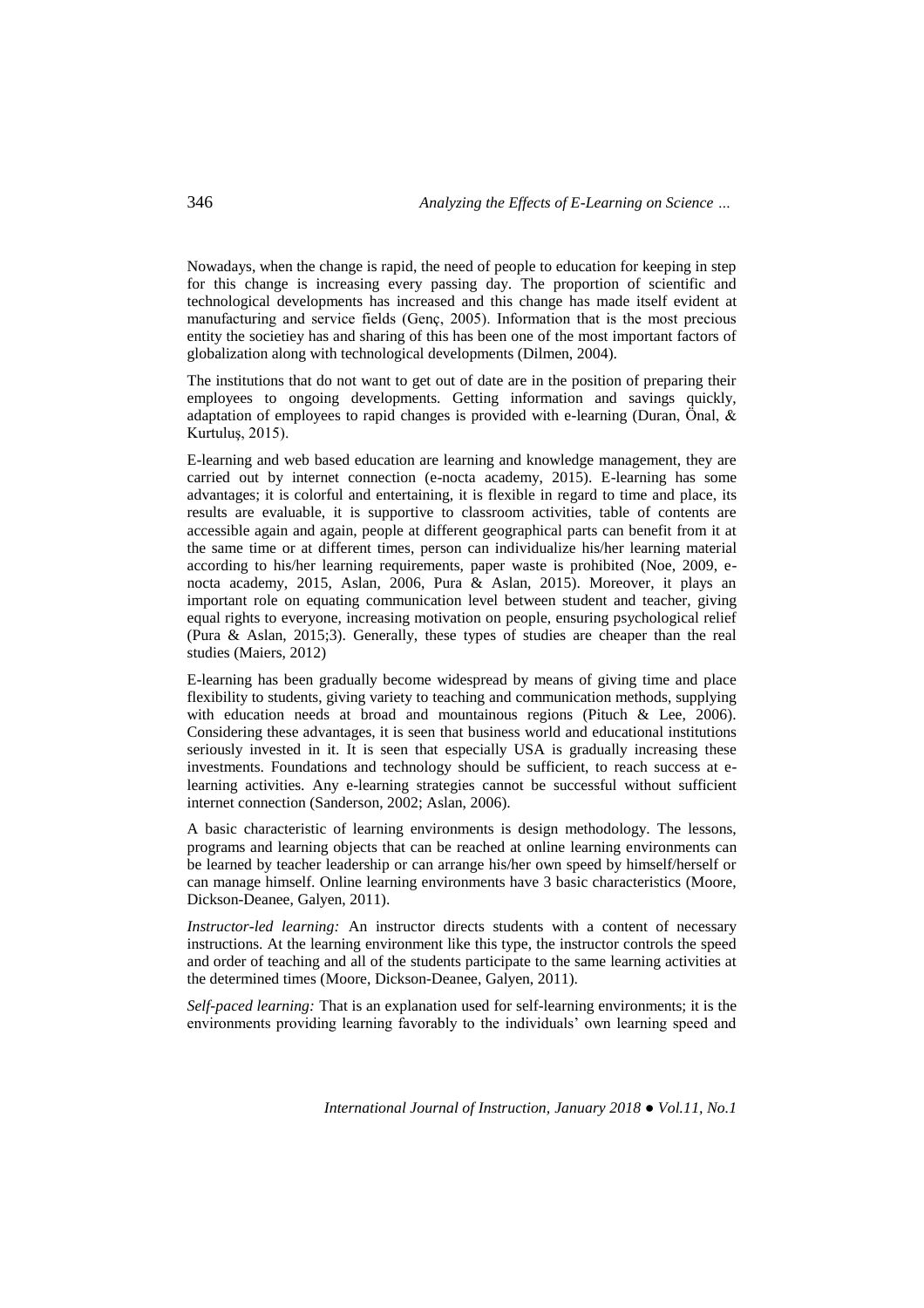times at the same time according to their places. This mode of learning provides autonomy to the learner to progress in his/her own speed (Rhode, 2009).

*Self-directed learning:* It is a learning mode that the learner has his/her own learning responsibility, the learners manages himself in terms of cognitive and contextual learning (Moore, Dickson-Deanee, Galyen, 2011).

E-learning requires motivation and self-discipline. It requires well reading and writing skills. Sufficient and appropriate time should be allowed (Nagarajan, Wiselin, 2010). Also, it requires digital literacy, because it is online (www. Learning.com/digitalliteracy).

It is seen that a lot of studies are conducted searching application of e-learning materials at classroom and outside of classroom in terms of various factors. Some studies show that when the instructor adds e-learning material to his/her lesson the students with different learning styles are supported (Holley & Boyle, 2012; Ilgar, 2013; Tozmaz, 2011) and some studies show that these materials increases the success of student (Tran et al, 2014; Mironova et al, 2015; Pituch & Lee, 2006). Some studies make reference to opinions of teachers, teacher candidates and students related to application of e-learning (Genç, 2015; Doğan & Arı, 2015; Dikbaş, 2006, Duygu & Uluuysal, Dindar 2013).

Contribution of technological equipments to education is stated in many national and international studies (Sarı, & Akbaba Altun, 2015). The teachers who will use technology purposefully and efficiently should be competent on this topic. Coppola (2004) sees application of technology as a waste of time, if the teacher is inadequate at using educational technology.

It is seen that electronic learning devices that can be used in and out of the classroom for primary school teachers and students have increased in company with Fatih Project and developing technology. The Ministry of Education presents these materials at EBA [\(http://www.eba.gov.tr\)](http://www.eba.gov.tr/) environment for the teachers to use free of charge. Consequently, consideration of Morpa Campus which is a technological learning environment according to the teacher opinions within these efforts produced for a more qualified education will supply feedback for the users, education software developers and training directors.

The main purpose of this study is to determine the effects of Morpa Campus which is an e-learning application on science education according to the opinions of teachers.

In the direction of this general purpose; the sub-purposes are as follows;

**1.** What are the opinions of teachers on the effects of Morpa Campus on science lesson at primary schools regarding realization of the attainments ?

**2.** What are the opinions of teachers on effects of Morpa Campus regarding content size of science lesson at primary schools?

**3.** What are the opinions of teachers on effects of Morpa Campus on learning and teaching process at science lessons at primary schools?

**4.** What are the opinions of teachers on the effects of Morpa Campus regarding assessment dimension at science lessons at primary schools?

**5.** What are the opinions of teachers on the effects of Morpa Campus on students?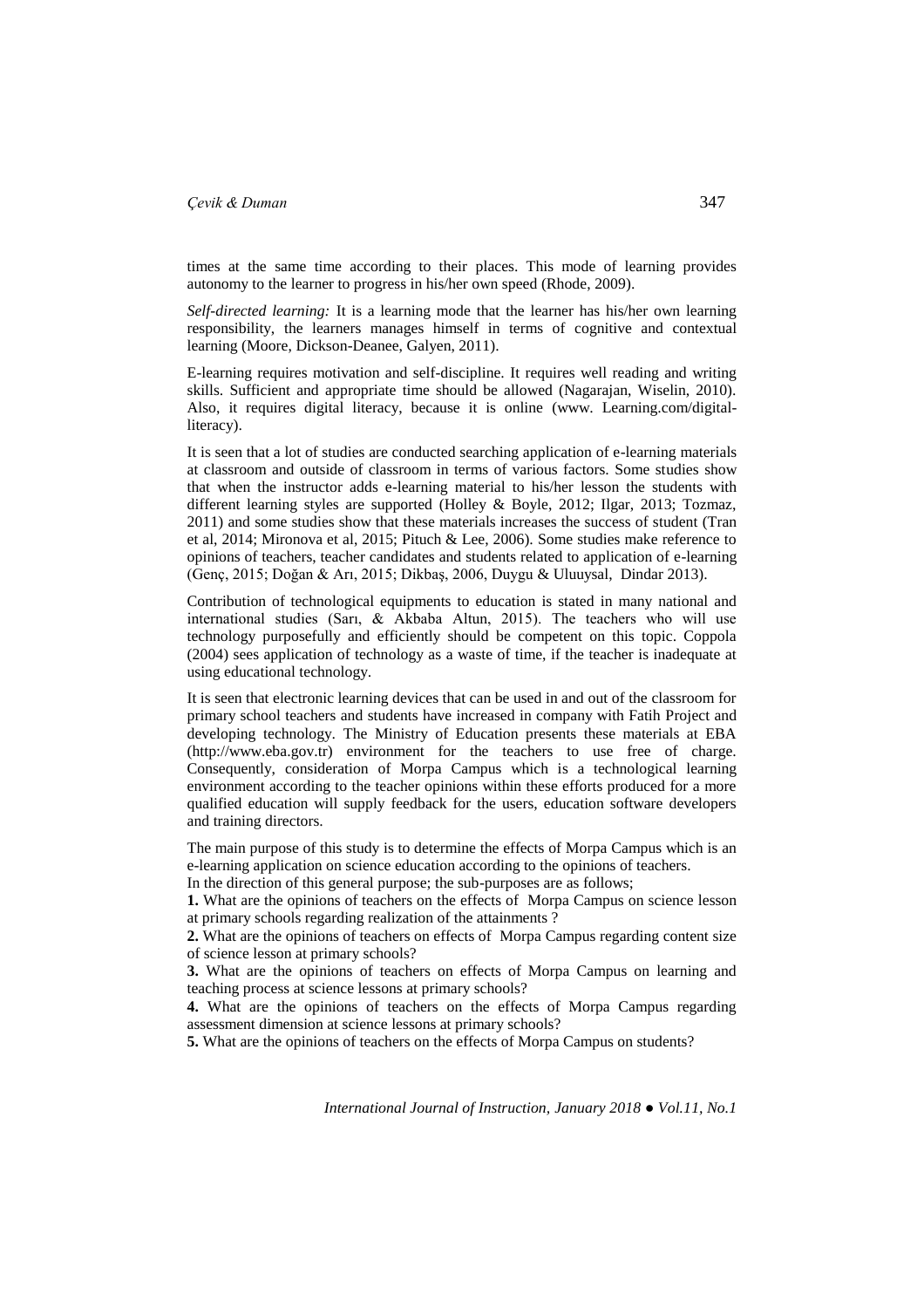**6.** What are the opinions of teachers on the advantages of Morpa Campus on teachers? **7.** What are the opinions and suggest of teachers on development and use of Morpa Campus?

# **METHOD**

# *Research Design*

A descriptive model is used because this study is given on to determine the effects of Morpa Campus which is an e-learning application on teaching science lessons at primary schools according to the teacher opinions. Qualitative research model is benefitted from data collection, analyzing and interpretation. Qualitative search is the study in which a qualitative process is monitored that qualitative data collection methods such as observation, interview and document analysis are used (Yıldırım & Şimşek, 2006). From these methods, interview is preferred at this study.

# *Study Group*

Study is carried out with class teachers working at central primary schools in Ankara. Study group of this survey is determined according to purposeful sampling method. The teachers that create the study group of the survey are determined from two typical primary schools that resemble to other plenty of schools and having middle social economic class and its opportunities. The data obtained from the teachers selected from the teachers who use the Morpa Campus application in their lessons are also capable of giving information to other teachers. Sample is determined according to objective based situation sampling method in quantitative studies (Yıldırım & Şimşek, 2006, Patton, 1987). Moreover; easily accessible sampling method is used because working on a familiar sampling will bring speed and practicability to the study while communicating with schools and teachers (Yıldırım & Şimşek, 2006). In consequence of all these considered points, the sample of this study consists of 16 teachers who are using Morpa Campus application.

# *Data Collection*

Open ended semi- structured interview questions are prepared and implemented to receive opinions of participants about Morpa Campus application. 3 different expert opinions are consulted; pilot interviews with teachers are conducted to test the clearness of interview questions for the purpose of examining semi structured interview form (interview questions, alternative questions and probes) prepared for the teachers. After expert opinions and pilot interviews, interview form is put into final form. At interviews, the questions at interview form are addressed to the participants one by one. The teachers who accept the interview among the teachers who use Morpa Campus application at their lessons are included to study group on voluntary basis by researchers. It is guaranteed that their identity information will be kept private by getting appointments from the teachers who are taking a part in working group, clarifying the aim of the study, presenting sample questions from the interview. Researchers had interview with voluntary teachers who made an appointment between the dates  $01<sup>st</sup>$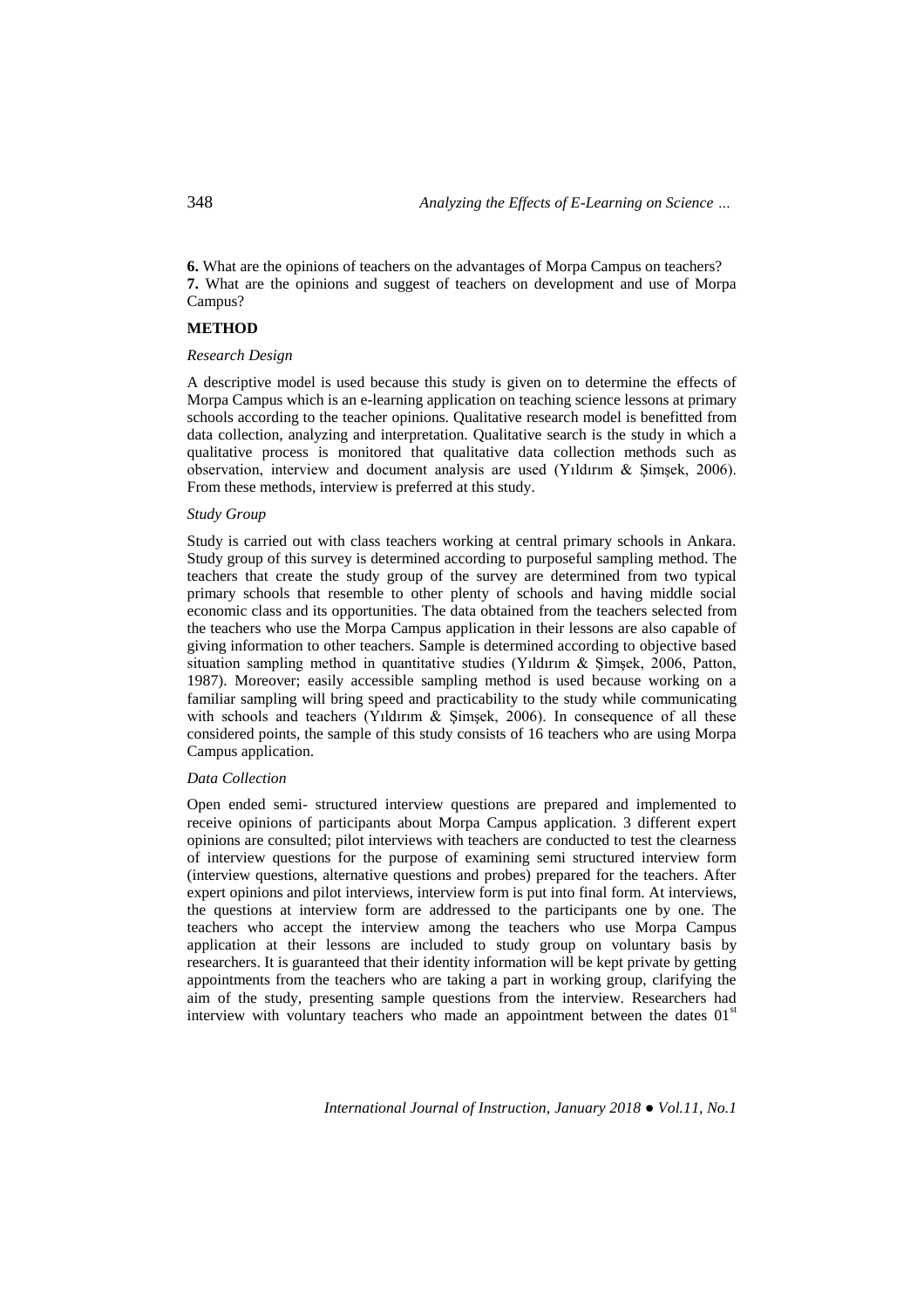December  $2016 - 30<sup>th</sup>$  December 2016. The talks are recorded to tape recorder, and then they are put down on paper by deciphering.

### *Analysis of Data*

In the analysis phase of data, the answers given to interview questions prepared in accordance with the sub questions of the study are analyzed by using themes and codes put into final form after investigating the answers though ahead and during the investigation.

Collected data is analyzed by descriptive analysis technique. Recorded data is textualized and textualized data is placed into a matrix consisting of themes and interviewee dimensions. Data on matrix is coded and repetition frequency of data is checked. Findings organized accordingly are presented in form of frequency and percentage table. Acquired findings are supported by quoting from the coded answers that class teachers gave to the questions. In the study, code names are used instead of real names of the teachers while giving place to teacher opinions.

# **FINDINGS**

At this section, findings regarding this study are dealt with considering sub-purposes.

*1. The Opinions of Teachers on the effects of Morpa Campus on science lesson at primary schools regarding realization of the attainments ?*

The Opinions of Teachers on the effects of Morpa Campus on science lesson at primary schools regarding realization of the attainments are gathered at 4 categories under attainments theme (Table 1). These categories are determined as accordance with the attainments (15 people), sensation of attainments with sense organs (15 people), supporting of attainments (8 people), and realization of attainments (1 person).

# Table 1

The Opinions of Teachers on the effects of Morpa Campus on science lesson at primary schools regarding realization of the attainments?

| Theme       | Categories                                 | Frequency (f) |
|-------------|--------------------------------------------|---------------|
| Attainments | Accordance with the attainments            |               |
|             | Sensation of attainments with sense organs |               |
|             | Supporting of attainments                  |               |
|             | Realization of attainments                 |               |
|             | Total                                      | 39            |

Some statements of teachers who have participated to the study related to "accordance of attainments " are given as follows;

*"Morpa Campus is in accordance with mathematics lesson curriculum at primary schools (...) Unit, topic and theme are parallel. It is parallel with experiments and attainments ." (T2)*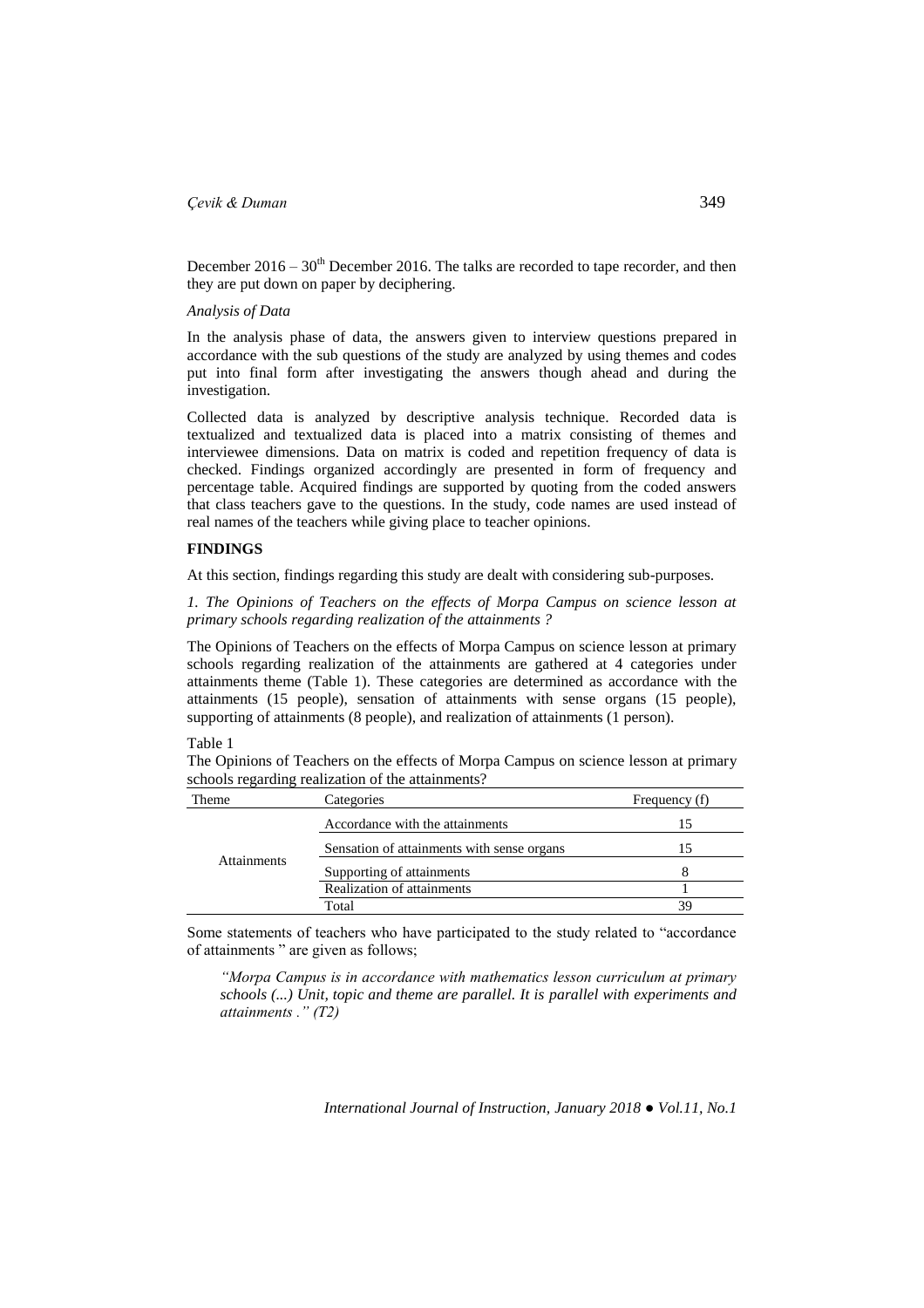*"It is really favourable from the point of supporting basic attainments of National Education. Unit attainments and lesson attainments are already in accordance. They are in order. It is proceeding cohesively with the attainments of National Education without entering into too much detail" (T3)* 

Almost all of the teachers state that Morpa Campus is in accordance with attainments and attainments are appealing to sense organs. Some statements of teachers who have participated to the study related to "sensation of attainments with sense organs" are given as follows;

*"The child himself wants to participate and speak seeing at the same time hearing. The student is more willing specially while doing experiments, at the exercises and activities or games for example sudoku, intelligent games and extra mental games. Because verbal lecture is going for nothing in my opinion, it is more beneficial because it appeals to more than one sense organs." (T2)*

*"We are lecturing to the students. The visuals are remembered easily... I am pleased with Morpa Campus because it is auditory and visual (...) We are having difficulty in finding materials and preparing visuals rather than planning the lesson. We should either do cut and paste or the students should do research at home. Every child does not have the opportunity to search. Or they cannot search intended level. But, they are learning more about how it is done because they are seeing that topic both as auditory and visual (...) Because it is auditory and visual making the students understand topic more quickly. That is to say, perception of the students is better because it contains visual statements with oral statements, it contains visuals or films appropriate for the age of the students. It expresses understandably. It is beneficial for the students to solve the questions both by seeing and hearing. He is reading, and then interpreting. I am reading some of them. It is already visual. If it is visual, it is more beneficial." (T5)*

Half of the teachers who participated the study state that Morpa Campus supports the attainments of science lesson at primary schools. Some statements about "supporting of attainments" are given below;

*"There are good examples in terms of visual materials. They are prepared as supportive of the attainments. Children comprehend the topic before I tell the lesson when I firstly open from there at science or the other lessons. Topics are step by step, that is good."(T6)"*

*"It is supporting the basic attainments of National Education. There is no problem because they have prepared the question according to the attainments. That is to say, there are not so many questions; there are questions according to the attainments." (T12)* 

*2. Opinions of teachers on effects of Morpa Campus regarding content size of science lesson at primary schools*

Opinions of teachers on effects of Morpa Campus regarding content size of science lesson at primary schools are given at table 2.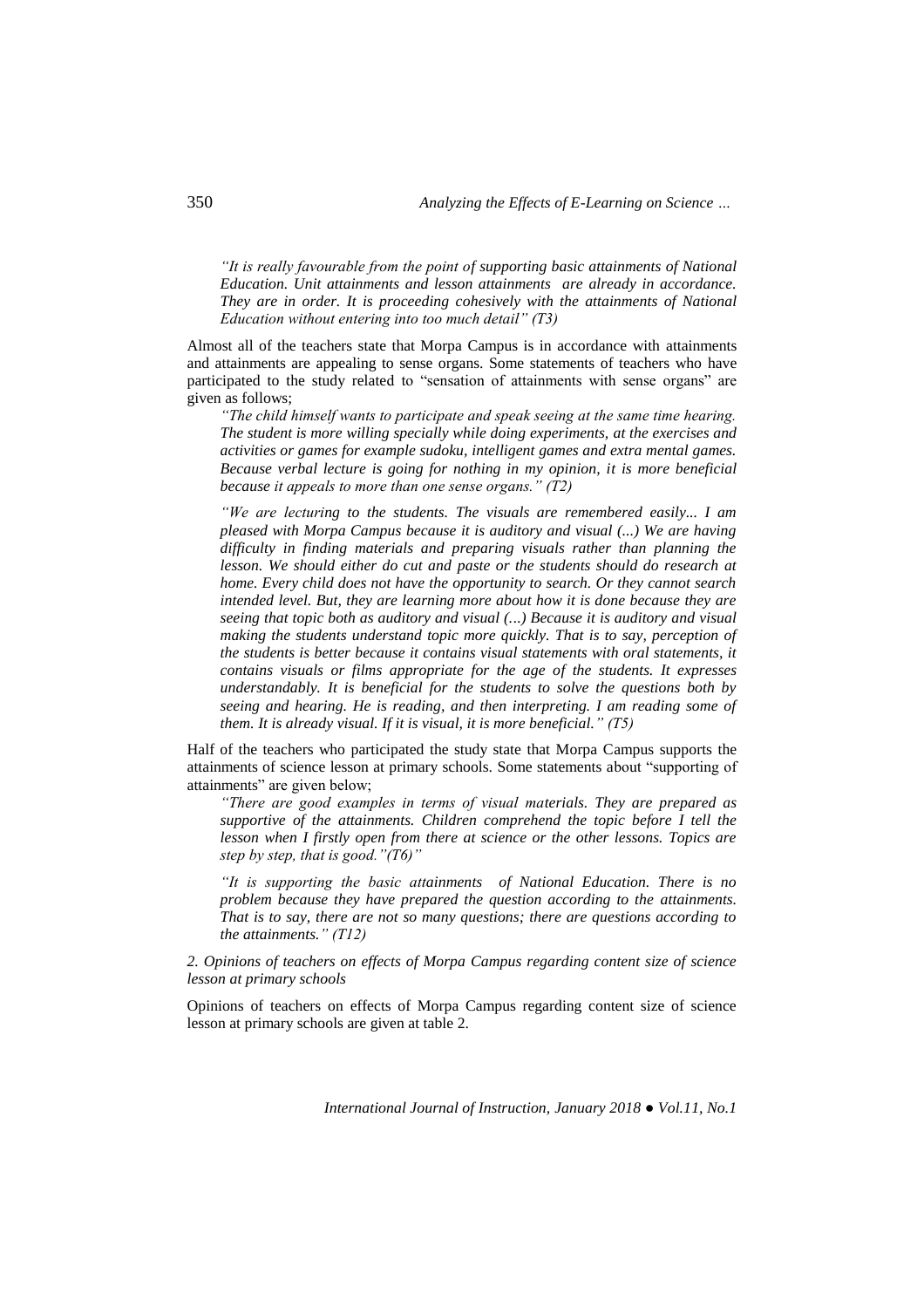Table 2

Opinions of teachers on effects of Morpa Campus regarding content size of science lesson at primary schools

| Theme   | Categories                          | Frequency (f) |
|---------|-------------------------------------|---------------|
| Content | Accordance of content               |               |
|         | Sciolism (No deepening)             |               |
|         | Enriching content                   |               |
|         | Inadequacy of contribution to study |               |
|         | Directing to study                  |               |
|         | Explanation of topic                |               |
|         | Deepening                           |               |
|         | Total                               | 45            |
|         |                                     |               |

As it is seen at table 2 opinions of teachers on effects of Morpa Campus regarding content size of science lesson at primary schools are at 7 categories under content theme (Table 2). These categories are determined as accordance of content (13 people), sciolism (12 people), enriching content (8 people), inadequacy of contribution to study (6 people), directing to study (3 people), explanation of topic (2 people), and deepening (1 person).

Opinions of teachers on effects of Morpa Campus regarding content size of science lesson at primary schools are as follows:

*"It is coherent with the content of the lesson. It is sometimes ahead, it is sometimes after. The order may be problematic but books are generally followed."(T5)*

*"It is a big advantage that it is lecturing the topic at a level that the students can understand."(T7)*

*"It is not treating a subject deeply. Topics are as a summary. Details can be dilated upon more. Topics are superficial. We were doing this: when we want to summarise the topic, in terms of looking the topics again at the end of the lesson, we were using it by way of repetition. It can be used like that because it is not detailed." (T15)*

*"I don't think that it is giving the lesson in a detailed way but a language that students can understand is used." (T1)*

According to the teacher opinions; Morpa Campus presents information that can be used mostly as summary and repetition, even though some ordering problems are seen. This aspect of Morpa Campus is powerful, it is understood from the teacher opinions that Morpa Campus is not such as to support investigation and deepening skills of students.

The citations below support this view;

*"There are no videos backed up from other places. But it is an adequate level compared to our school level. It is superficial. If all the students become a member at their homes, if they benefit from it at their home, it may be insufficient but, using as a repetition after lecturing is sufficient. If it is so detailed, we may not manage our time." (T1)*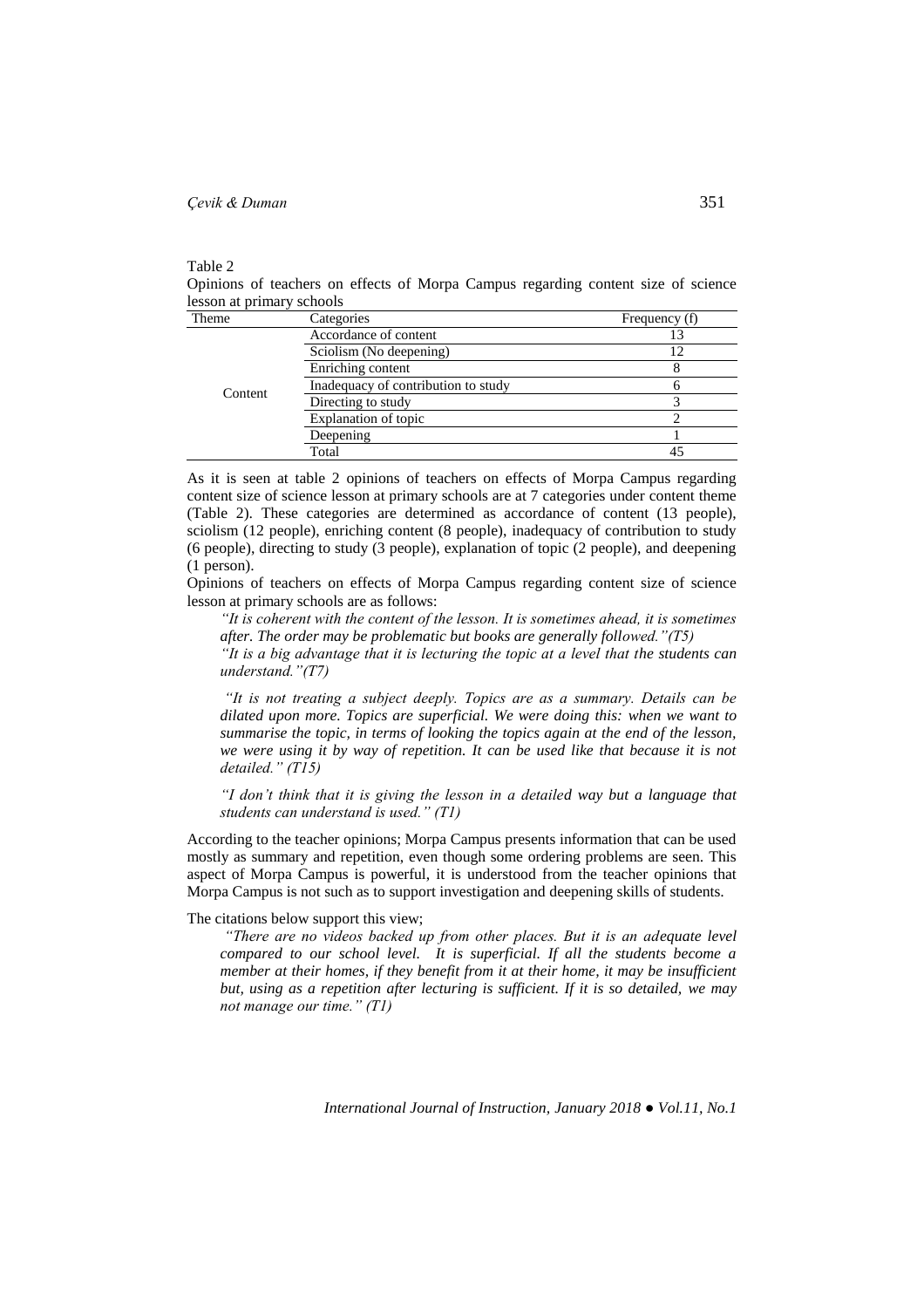*"It is not so detailed. It is lecturing the lesson completely. That is to say, the children can understand the topic. It is enriching the content."(T7)*

*"It is directing the students to survey with short questions. It is directing to think. They are so good. It is lecturing the lesson, and then asking a question. After taking the answers from the students, we are providing continuance of the lesson." (T4)*

*"Actually it has no contribution to search or guidance. It is just for reinforcement. Think about reproduced questions form of evaluative questions they are alike." (T1)*

*3. The opinions of teachers on effects of Morpa Campus on learning and teaching process at science lessons at primary schools*

The opinions of teachers on effects of Morpa Campus on learning and teaching process at science lessons at primary schools are at 8 categories under the theme contributions to the activities at the lesson (Table 3). These categorizes are determined as opportunity to reinforcement (15 people), game experiment puzzle (12 people), supporting the activities at the lesson (10 people), difficulty of individual activity (8 people), feedback and correction (7 people), active participation (6 people), opportunity of individual activity (3 people), opportunity of repetition (3 people).

Table 3

The opinions of teachers on the effects of Morpa Campus on learning and teaching process at science lessons at primary schools

| Theme                                        | Categorizes                             | Frequency (f) |
|----------------------------------------------|-----------------------------------------|---------------|
| Contributions to the<br>activities at lesson | Opportunity to reinforcement            | 15            |
|                                              | Game experiment puzzle                  | 12            |
|                                              | Supporting the activities at the lesson | 10            |
|                                              | Difficulty of individual activity       |               |
|                                              | Feedback and correction                 |               |
|                                              | Active participation                    |               |
|                                              | Opportunity of individual activity      |               |
|                                              | Opportunity of repetition               |               |
|                                              | Total                                   | 64            |

Some opinions on the effects of Morpa Campus on learning and teaching process at science lessons are given below:

*"I am lecturing. After telling the lesson I go back to Morpa Campus, I am making them watch the videos.After I have traced it, I am practicing it because it is healthier in terms of reinforcements to tell and then to follow. (...)It provides a hundred percent reinforcement because it allows me to reinforce visually repeating what I'm saying. (...)When I see them superficially there, they have reinforced my statements more importantly and allow them to apply the subject better and healthier." (T8)* 

*"Experiments are good. I mean, Children see themselves the experiments we can not do. There are puzzle activities in the reviews section.We do them together. There are games again.Leaving the games open sometimes in the classroom and*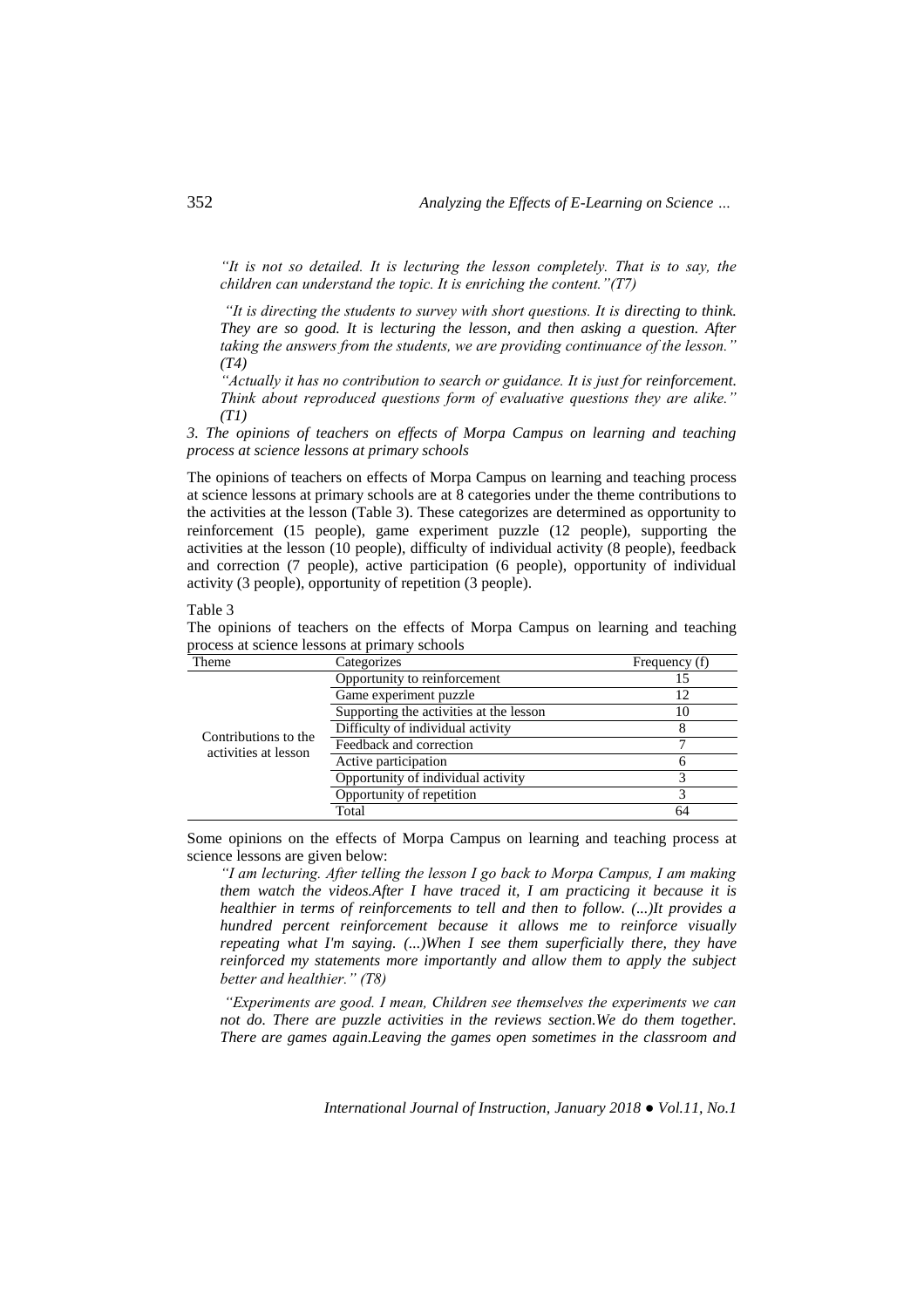*in the breaks outside the classroom, they are concentrating on that game instead of fighting. "(T7)*

*"The children are actively involved because Morpa Campus is suitable for their level. So it catches the classroom level.As a result of active participation, children become more self-confident. Reinforcement is increasing. It has contributions to feedback and correction all." (T1)*

According to teacher opinions it is seen that Morpa Campus provides feedback opportunity to science lessons at primary schools, it contributes to lessons with games, experiments and puzzles and it supports the activities at lesson."

*4. The opinions of teachers on the effects of Morpa Campus regarding assessment dimension at science lessons at primary schools*

The opinions of teachers on the effects of Morpa Campus regarding assessment dimension at science lessons at primary schools are at 4 categorized(Table 4) under the theme assessment. These are determined as success (10 people), tests (10 people), recording success (6 people), and feedback (4 people).

Table 4

The opinions of teachers on the effects of Morpa Campus regarding assessment dimension at science lessons at primary schools

| Theme      | Categorizes       | Frequency (f) |
|------------|-------------------|---------------|
| Assessment | <b>Success</b>    |               |
|            | <b>Tests</b>      |               |
|            | Recording success |               |
|            | Feedback          |               |
|            | Total             |               |

Some statements on the effects of Morpa Campus regarding assessment dimension at science lessons at primary schools are given below;

*"(....) So it helps to add indifferent students to lessons, to increase their success.I believe it will be more successful if everyone has it at home. There is a group, especially on the lower level.There is a group of children who learn by doing for the visual students at the bottom.It will be very useful for them. (....)There is an increase; interest is more than that anyway. For example, I used it in science class. They were looking forward to that lesson. "(T14)*

*"Better for the child I think the success is increasing,those who enter there are more successful than others who work there when compared to the others ... It is effective in student success. Because the child is more pleased to see it visually rather than seeing book.The student wants to see and listen. "(T9)*

*"At the end of Morpa campus topics, there are questions of evaluation. After I told you about the subject, there are questions about the evaluation of the achievement just like a short ten questions after I have watched the subject.I am applying this to the class and I think that you can increase your success by solving the questions and taking back the feedback."(T3)*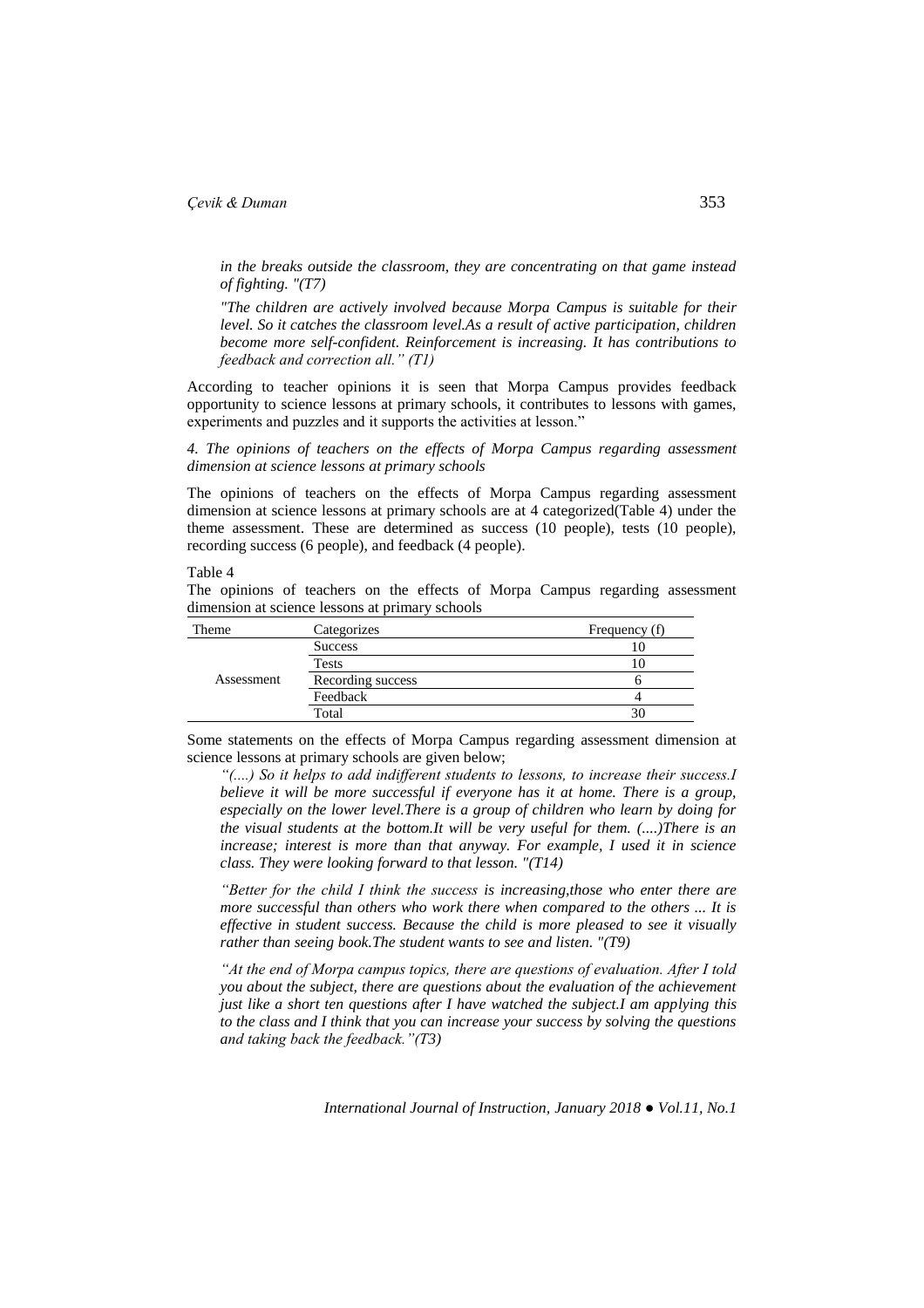It is seen that while the majority of the teachers stated that the Morpa Campus is boosting success, some of the teachers did not record success in some areas. The following quotations support this view.

*"We follow the students. It does not give much clue about success, how many of its students did him or did it with his parents. Sometimes they do it together and we do not know it. "(T15)*

*"I cannot record success because everyone is not registered. One or two students who are cheek by jowl with computer." (T10)* 

*5. The opinions of teachers on the effects of Morpa Campus on students*

When asked as "What are the effects of using Morpa Campus educational software from the point of students, they are at 5 categorizes under benefits for the students theme (Table 5). These are attention (12 people), participation (6 people), motivation (7 people), communication (5 people) and self-confidence (2 people).

Table 5

The opinions of teachers on the effects of Morpa Campus on students

| Theme                     | Categorizes     | Frequency (f) |
|---------------------------|-----------------|---------------|
|                           | Attention       |               |
|                           | Motivation      |               |
| Benefits for the students | Participation   |               |
|                           | Communication   |               |
|                           | Self-confidence |               |
|                           | Total           |               |

Direct citations related to the benefits for the students are given below;

*"Only when I tell the lesson cannot attract attention on a person basis this applies to every teacher but visually it attracts more attention to the children because it is visual. There are [Morpa Campus] examples of daily life so much overlap with the daily life can see more attention (....)There is an increase in interest and attitudes towards the course. "(T8)*

*""(...) I think it's a lot more attentive. I use it all the time.Students are already entering the attended mode immediately after the projection is opened.They are curious about what will appear on the screen.This is very important for us in this age group(…) The most important feature of this age group is to provide participation,keeping interest alive. Interest is recovering quickly when we are opening the Morpa campus when the interest is fully reduced." (T16)* 

*"Communication is rising a lot. The questions and activities are not difficult;it is not difficult, so even a passive student can do it.When it is done, the teacher is communicating with the class.This increases the motivation of the student,as communication progressively increases,increasing participation, they become more motive to the lesson." (T1)*

It is seen that visibility of the Morpa Campus, daily samples of the given samples to increase the participation and motivation of attention.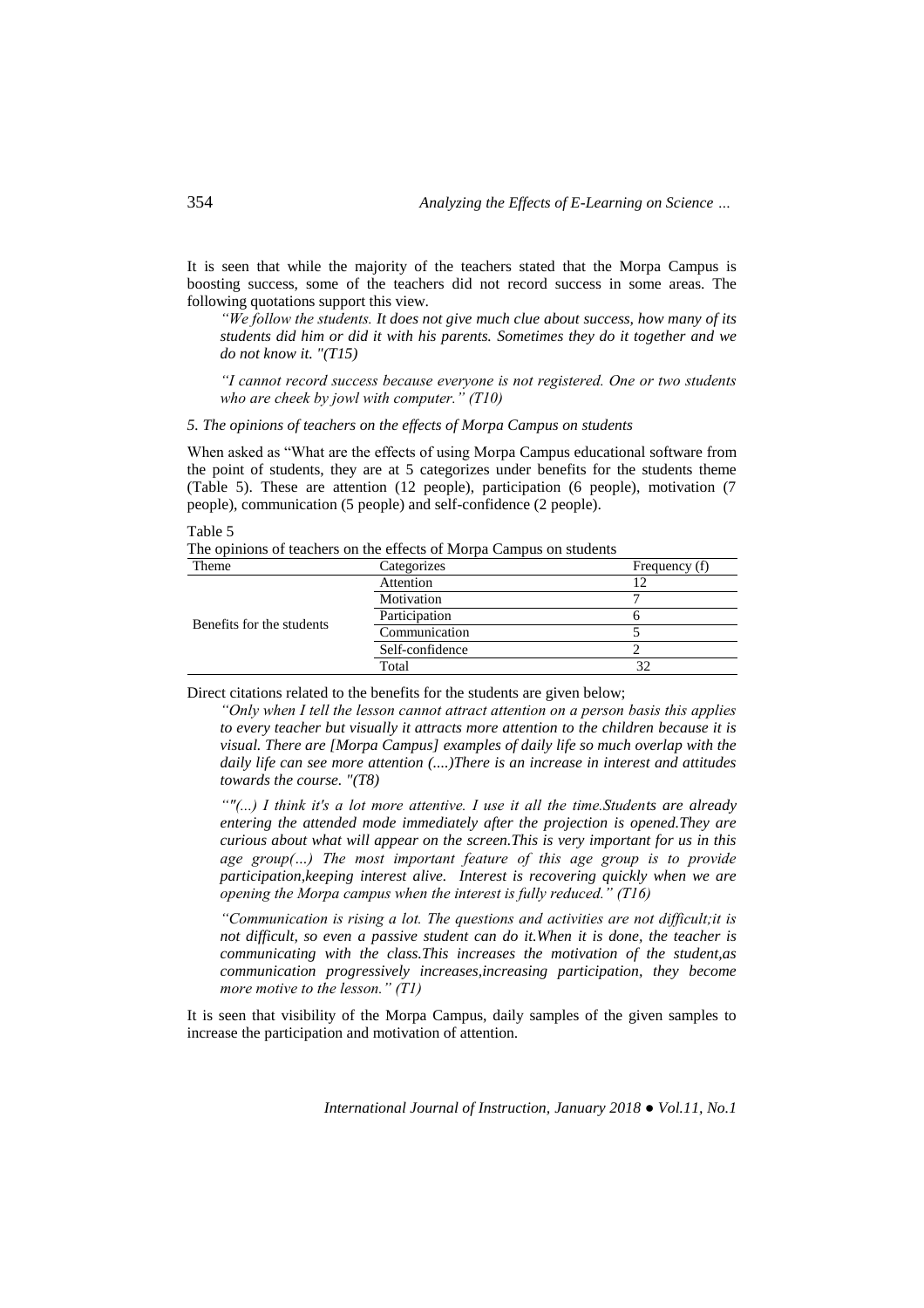#### *6. The opinions of teachers on the advantages of Morpa Campus on teachers*

When asked as "What are the effects of using Morpa Campus educational software from the point of teachers, they are at 5 categorizes under benefits for the teachers theme (Table 6). These are make the lesson more fun (13 people), increase participation (6 people), ease of teaching difficult attainments (5 people), attract attention (3 people), classroom management (1 people) and saving time (1 person).

## Table 6

The opinions of teachers on the advantages of Morpa Campus on teachers

| Theme                       | Categorizes                            | Frequency (f) |
|-----------------------------|----------------------------------------|---------------|
|                             | Make lesson more fun                   | 13            |
|                             | Increase participation                 |               |
| Advantages for the teachers | Ease of teaching difficult attainments |               |
|                             | Attract attention                      |               |
|                             | Classroom management                   |               |
|                             | Enrichment of lesson                   |               |
|                             | Saving time                            |               |
|                             | Total                                  | 30            |

Direct citations related to the advantages for the teachers are given below.

It is seen that being audiovisual and visual in Morpa Campus makes the lesson fun with songs, animations, puzzles, experiments and stories. The following quote supports this view;

*"Kids get more fun. They say; my teacher, open it (Morpa Campus). There is music and visuals.Apart from that, there is story-style expression.For this reason, children play when they see it.(...) makes the lesson fun.At least the children are not bored. "(T9)*

*"There is sound, there is visual.It is explained in a fun way with the songs....It makes the lesson fun. "(T7)*

*"The curriculum is fun because it's done properly and given in animations." (T4)*

It is seen that the frequent use of Morpa Campus makes the lesson boring and reduces participation. The following quote supports this view.

*"If they enjoy the subject and narration, [the attendance to the lesson] is increasing. But sometimes they can be bored. There may be situations where attendance is low in this environment. Sometimes we are surprised. "(T6)*

It is seen that teachers use Morpa Campus specifically for the gains they are having difficulty to teach. Being a ready resource for students, enriching the lesson, prolonging attention span, saving time in lectures and facilitating classroom management in crowded classrooms are the advantages for the teachers. The following quotations support this view.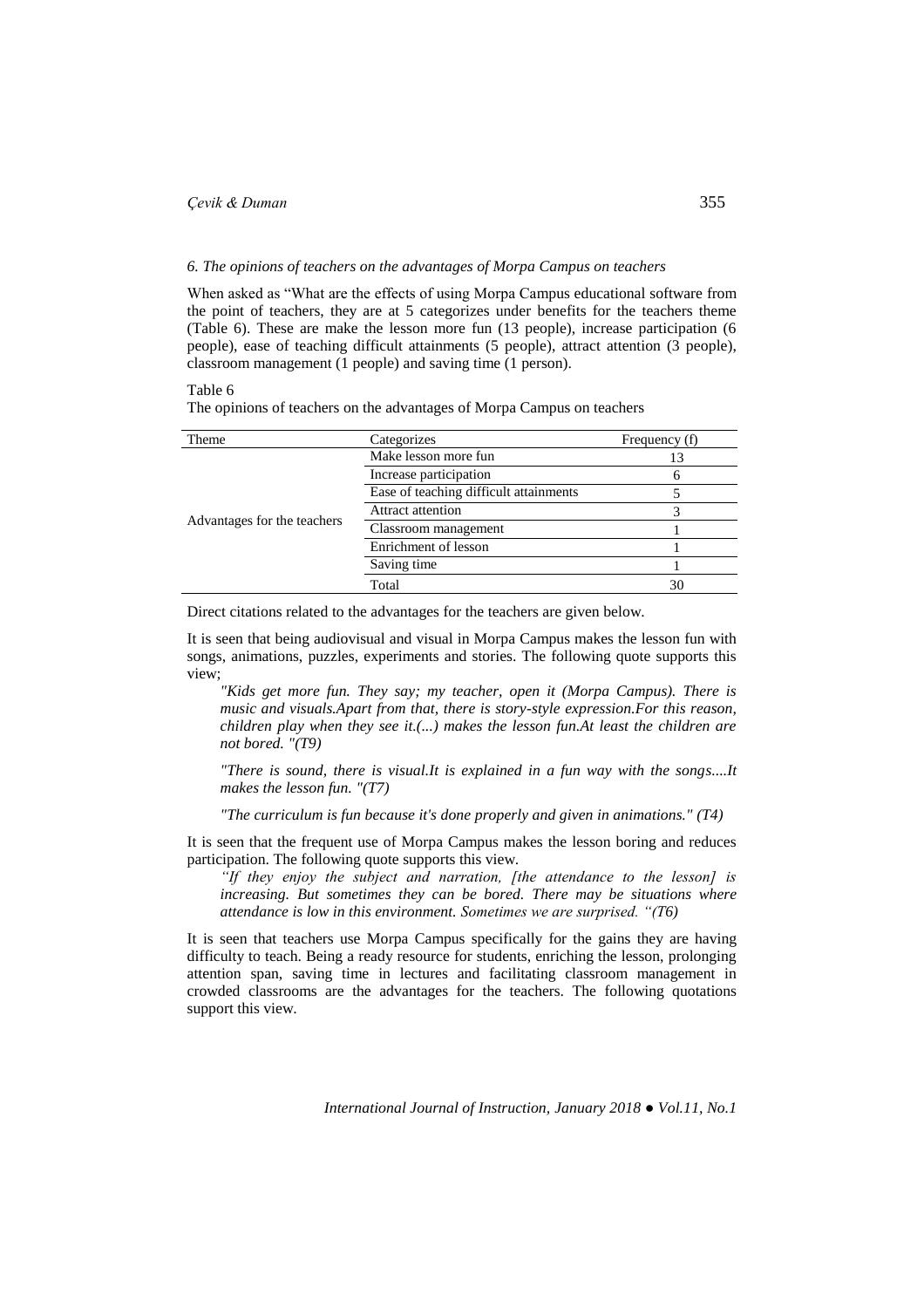*"(....) direct starting with Morpa Campus in difficult situations is beneficial to me in terms of motivating children to start on the table.(...) If it is difficult to explain to the children, I just open up on the Morpa Campus.We work that way.They are very successful. "(T3)*

*"A great convenience to us,a great resource for teachers,ease.When you use plainly, you can keep the attention of children long and tell the lesson very comfortable.You can enrich with events.I mean, I'm very satisfied. "(T1)*

*"Because the children pay more attention, there is not much noise in the lesson.So I think that the teacher will be more successful in managing the class.(...) I do not have a lot of managing problems, but especially because of the attention of the crowded classrooms..." (T14)*

*"I love Morpa Campus very much.It benefits me when I am able to get to the topic instantly without losing any time at the lesson. It gives a great advantage that it tells the topics in the level that children understand. "(T16)* 

*7. The opinions and* suggestions *of teachers on development and use of Morpa Campus* The opinions of teachers on development and use of Morpa Campus are at 8 categories under suggestions theme. These are the number of samples should be increased, lectures must be enriched, the number of animations should be increased, should not be standard lectures, classroom management, research-oriented studies should be increased, visuals should be enriched, scientific activities should be increased and mutual interaction should be increased.

Table 7

The opinions and suggestions of teachers on development and use of Morpa Campus

| Categorizes                                  | Frequency (f)                                             |
|----------------------------------------------|-----------------------------------------------------------|
| The number of samples should be increased    |                                                           |
| Lectures must be enriched                    |                                                           |
| The number of animations should be increased |                                                           |
| Should not be standard lectures              |                                                           |
|                                              |                                                           |
| Visuals should be enriched                   |                                                           |
| Scientific activities should be increased    |                                                           |
| Mutual interaction should be increased       |                                                           |
| Total                                        | 24                                                        |
|                                              | Suggestions Research-oriented studies should be increased |

It is seen that teachers' greatest criticism of the Morpa Campus is that the number of samples supporting the activities on the ground is insufficient. The high cost and the low number of scientific activities are among the critics. Quotations from teacher opinions are given below.

*"Samples are sometimes simple to us.But to address the whole class, to address the students whose level is low, we have to open Morpa Campus. During this time, of course, the other students are bored. (...)Sample number should be increased.For example, we want to open questions about the subject, there are a couple of questions." (T6)*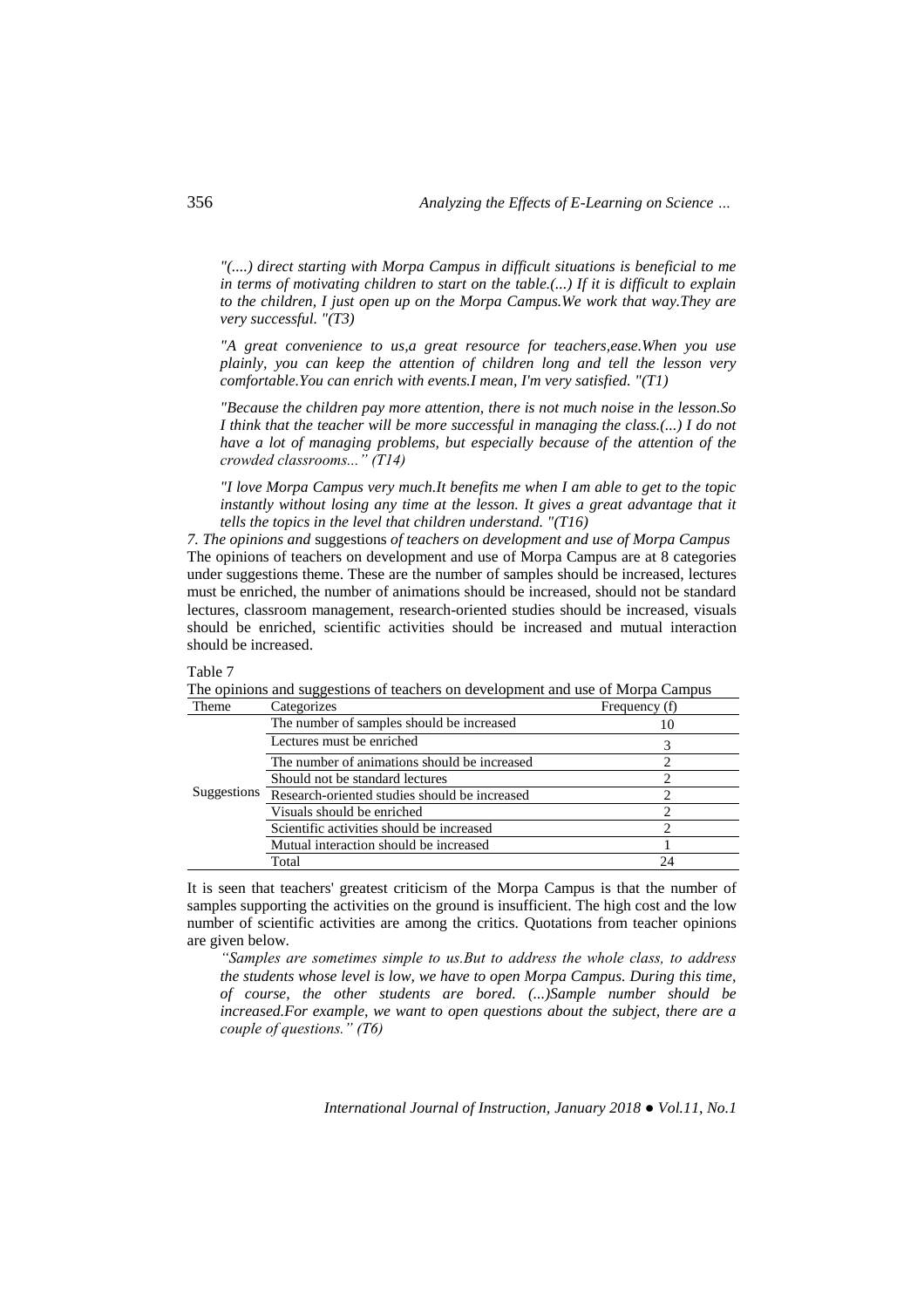*"I wish it was free to the students. I think that way.It's because the kids on our side are not in good shape. Or the cost can be reduced. It can be a small amount."(T13)*

*"When there is content as if the students are interacting, they get more pleasure.They feel they also participate.It would be better if more animations were*  included and interacted.The expression of Morpa Campus is always the same. I *look at other sites, I bring them with flash and I use them also.There are presenters with songs.There is a standardized technique on the Morpa Campus.The whole thing is the same....Visuality can be improved a little more.The activities can be a little more game or experiment instead of question and answer.It may be a bit heavier in the scientific direction. It can prompt the students to research." (T16)*

The following opinion about the use of Morpa campus is out of the category, it attracts notice;

*"The children of more conscious parents are using Morpa Campus. These children are often successful children. It is a little related to the family, related to internet usage. Most of them do not have internet at home. They are following Morpa Campus in the way we used it in classroom. But there is an increase in the use of conscious parents."(T01)*

# **DISCUSSION**

It is seen that Morpa Campus is compatible with the main attainments of the Ministry of National Education, theme and subject sequence overlap and are suitable for the phasing of topics. Moreover, the fact that Morpa Campus is audiovisual facilitates the memorability of the issues. Visuality and audibility make it easier to learn because it stimulates the sense organ and attracts the attention and care of the learner (Güngördü, 2003). The more the number of senses addressed in the teaching process, the more effective it will be in learning (Küçükahmet, 2008: 53). In particular, using animations in the learning environment, appealing to more than one sensory organs makes understanding and transfer of information considerably easier (Kahyaoğlu, 2011). When the literature is examined, it is seen that there is more success in the subjects that are processed using animations (Daşdemir & Doymuş, 2012). (Bayram & Koçak, 2013; Daşdemir & Doymuş, 2012; Ayvacı & Abdüsselam , Abdüsselam, 2012).

It is seen that Morpa Campus is compatible with content. While superficial information and not giving in-depth information, inadequacy of research contribution are disadvantages of Morpa Campus, enriching the content of the course, use of a language that children can understand and clearness are advantages.

Teachers use Morpa Campus as a supporting element, not as a basic tool. Cengiz (2010) suggests that teachers use TTNET Vitamin only in drawing subjects in the research of teachers of TTNET Vitamin use. Tutar (2015) says that in the evaluation of teachers' opinions for the Educational Information Network (EBA) site, teachers do not use EBA frequently but they have the idea that it is a useful, effective and productive site. It is seen that Morpa Campus offers course reinforcement, offers lessons with activities such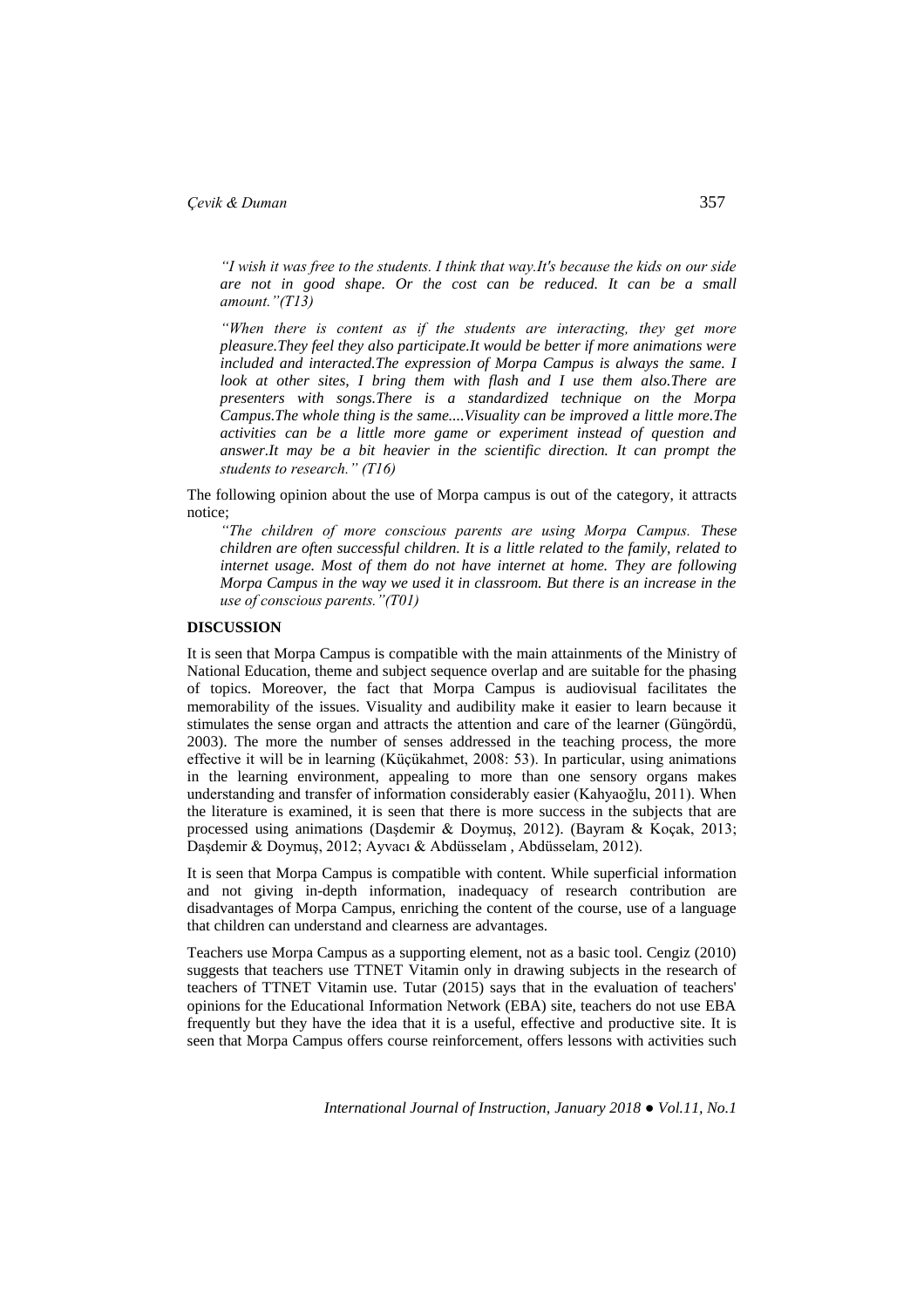as games, puzzles and experiments. It is stated in an investigation conducted by Alabay (2015) for the use of EBA (Educational Information Network) that the least used content of the teachers is game, experiment applications and project applications.

It is stated that most students do not have a computer and internet connection at home or because of the cost of Morpa Campus, most students do not use Morpa Campus at home and they do not have the opportunity to do individual exercises. According to the TUIK data, the rate of the Internet access facilities in Turkey is 69.5%. 59.5% of the families who do not have internet access at home stated that they do not need internet, 44.7% of them do not know internet usage sufficiently (TUIK, 2015).

It is seen that Morpa Campus has a positive contribution to success, the subjects are assessed by evaluation of the attaintment. In the researches conducted, it was concluded that the computer assisted teaching method is more effective than the traditional teaching methods in terms of access, permanence and success (Demirer, 2006, Karaoğlu, 2008). It is stated that the success is not recorded because the majority of the students do not have membership. It can be said that Morpa Campus contributes to the students' interest, motivation and participation, and helps students to communicate during the course. It is seen that the self-confidence of the students who attend the course is increased. In the case of continuous use, it is expressed that the students are bored after a certain period of time and the interest and participation decrease.

While the use of Morpa Campus makes the lesson fun, it also increases the participation in the lesson. It also appears to have contributed to the teachers' teaching of difficult attainments .

It is emphasized by the majority of the teachers that the sample number should be increased especially in Morpa Campus.

#### **SUGGESTION**

The research can be done especially in the classrooms where all students use the Morpa Campus. Opinions about Morpa Campus can be obtained according to the using computers frequency of teachers. In addition, observations can be made in the classrooms in which they are used and can be examined in detail for each of the courses.

# **REFERENCES**

Alabay, A. (2015). *Ortaöğretim öğretmenlerinin ve öğrencilerinin EBA(Eğitimde Bilişim Ağı) kullanımına ilişkin görüşleri üzerine bir araştırma.* [A research into secondary education teachers' and students' views on EBA] Unpublished Master's Thesis, İstanbul Aydın Üniversitesi, İstanbul.

Aslan, O. (2006). Ögrenmenin yeniyolu: E-öğrenme. [New Way of Learning: E-Learning]. *Fırat Üniversitesi Sosyal Bilimler Dergisi, 16*(2), 121-131, Elazıg-2006

Ayvacı, H. G., Abdüsselam, Z., & Abdüsselam, M. S. (2012). Animasyon destekli çizgi filmlerin fen öğretiminde kavramsal anlamaya etkisi: 6. sınıf kuvveti keşfedelim konusu örneği*. X. Ulusal Fen ve Matematik Eğitimi Kongresi.* 27/06/2012 – 30/06/2012. Niğde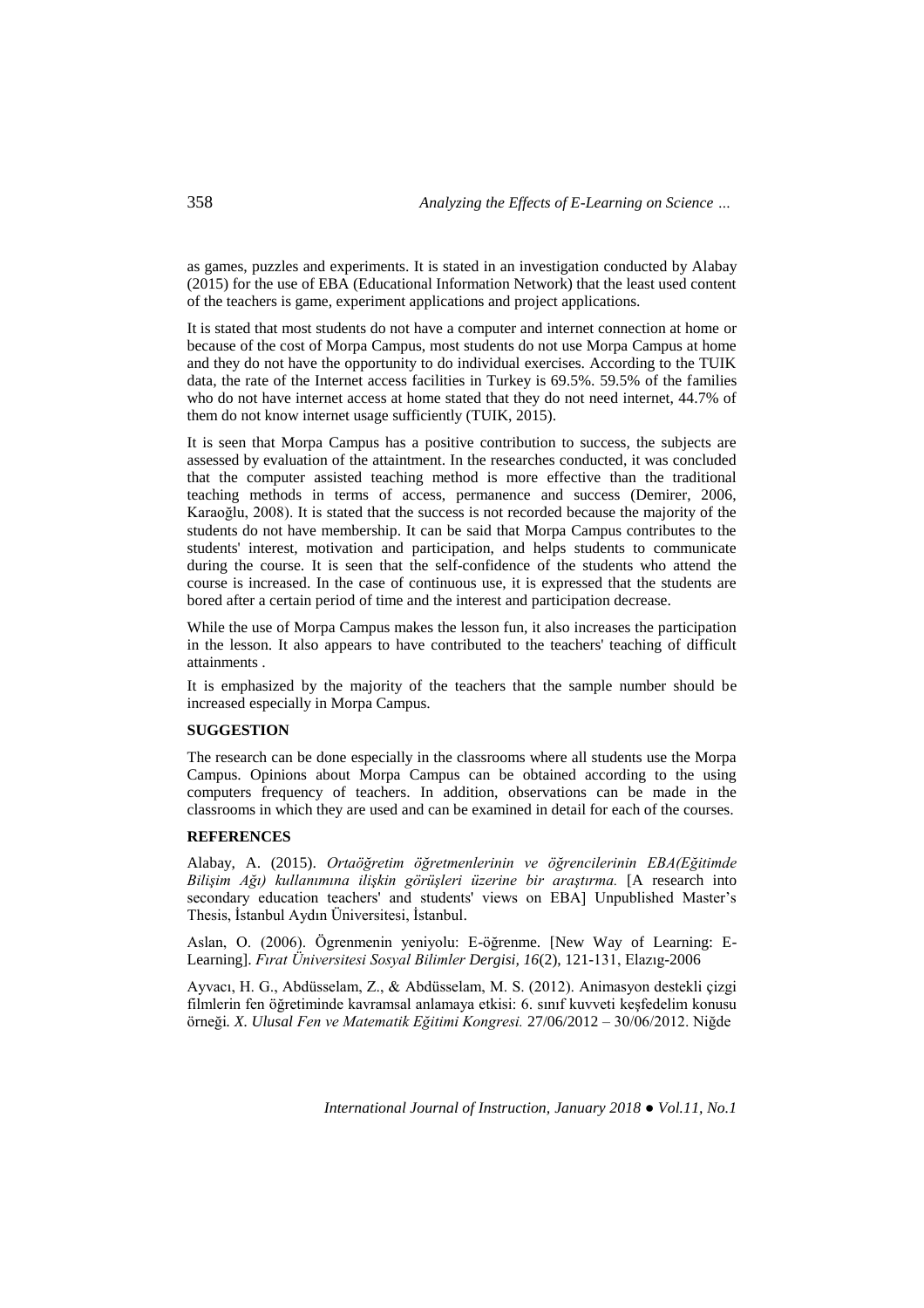Bayram, K., & Koçak, N. (2013). Öğretmen adaylarının genel kimya dersindeki erişilerine ve kalıcılık düzeylerine animasyon uygulamalarının etkisi. *TurkishStudies - International Periodical For The Languages, Literature and History of Turkish or Turkic 8*(12), 167-177.

Cengiz, D. (2010). MEB öğretmenlerinin TTNET Vitamin kullanımında Uşak örneği. [Teacher's use of TTNET Vitamin: A sample of Uşak ]. *IX. Ulusal Fen Bilimleri ve Matematik Eğitimi Kongresi*, İzmir, 87.

Coppola, E, M. (2004). Powering up: Learning to teach well with technology, Retrieved 11 November, 2015 fro[m http://www.citeulike.org/user/etec533ta/article/366384.](http://www.citeulike.org/user/etec533ta/article/366384)

Daşdemir, İ., & Doymuş, K. (2012). 8. sınıf kuvvet ve hareket ünitesinde animasyon kullanımının öğrencilerin akademik balarılarına, öğrenilen bilgilerin kalıcılığına ve bilimsel süreç becerine etkisi*.[The effect of the use of animation in"Force and Movement" unit in the 8th grade on the students' academic achievement, persistence of learned knowledge and scientific process skills]. Eğitim ve Öğretim Araştırmaları Dergisi, 1*(1), 77-87.

Demirer, A. (2006). *İlköğretim ikinci kademede bilgisayar destekli fen bilgisi öğretiminin öğrenci başarısına etkilerine ilişkin bir araştırma: Şehit Namık Tümer ilköğretim okulu örneği. [A research on the effects of students' success computer assisted to science teaching six to eight grades of primary schools (in Sehit Namik Tumer Primary School sample)]* Unpublished Master's Thesis, Dicle Üniversitesi, Diyarbakır.

Dilmen, N. E. (2004). *Bireyselleşen Küre, Küreselleşme, Temel metinler, Ekonomi, Siyaset, Kimlik, Kültür, Medeniyet,* [Individualizing Sphere, Globalization, Basic Texts, Economy, Politics, Identity, Culture, Civilization] ,Editör: B. Kudret, Orion Kitapevi s. 99-120

Dikbaş, E. (2006*). Öğretmen adaylarının e-öğrenmeye yönelik tutumlarının incelenmesi. [Examining attitudes of preservice teachers' toward e-learning]*  Unpublished Master's Thesis, Dokuz Eylül Üniversitesi, İstanbul.

Doğan, B., & Arı, G. (2015). Web tabanlı uyarlamalı zeki öğretim sistemleri ve örnek bir uygulama. [Adaptive web-based intelligent tutoring systems and an application] *Eğitim ve Öğretim Araştırmaları Dergisi (Journal of Research in Education and Teaching), 4*(4).

Duran, N., Önal, A., & Kurtuluş, C. *"E-Öğrenme ve Kurumsal Eğitimde Yeni Yaklaşım Öğrenim Yönetim Sistemleri"* [E-Learning and New Approach Learning Management Systems in Corporate Education] http://ab.org.tr/ab06/bildiri/165.pdf 11 Kasım 2015 tarihinde alınmıştır*.*

Duygu, S., Uluuysal, E, B., & Dindar, M. (2013). Görsel algı kuramlarına dayalı etkileşimli bir öğretim ortamı tasarımı ve ortama ilişkin öğrenci görüşleri. *Anadolu Journal of Educational Sciences International, 2013, 3*(1), 47-66.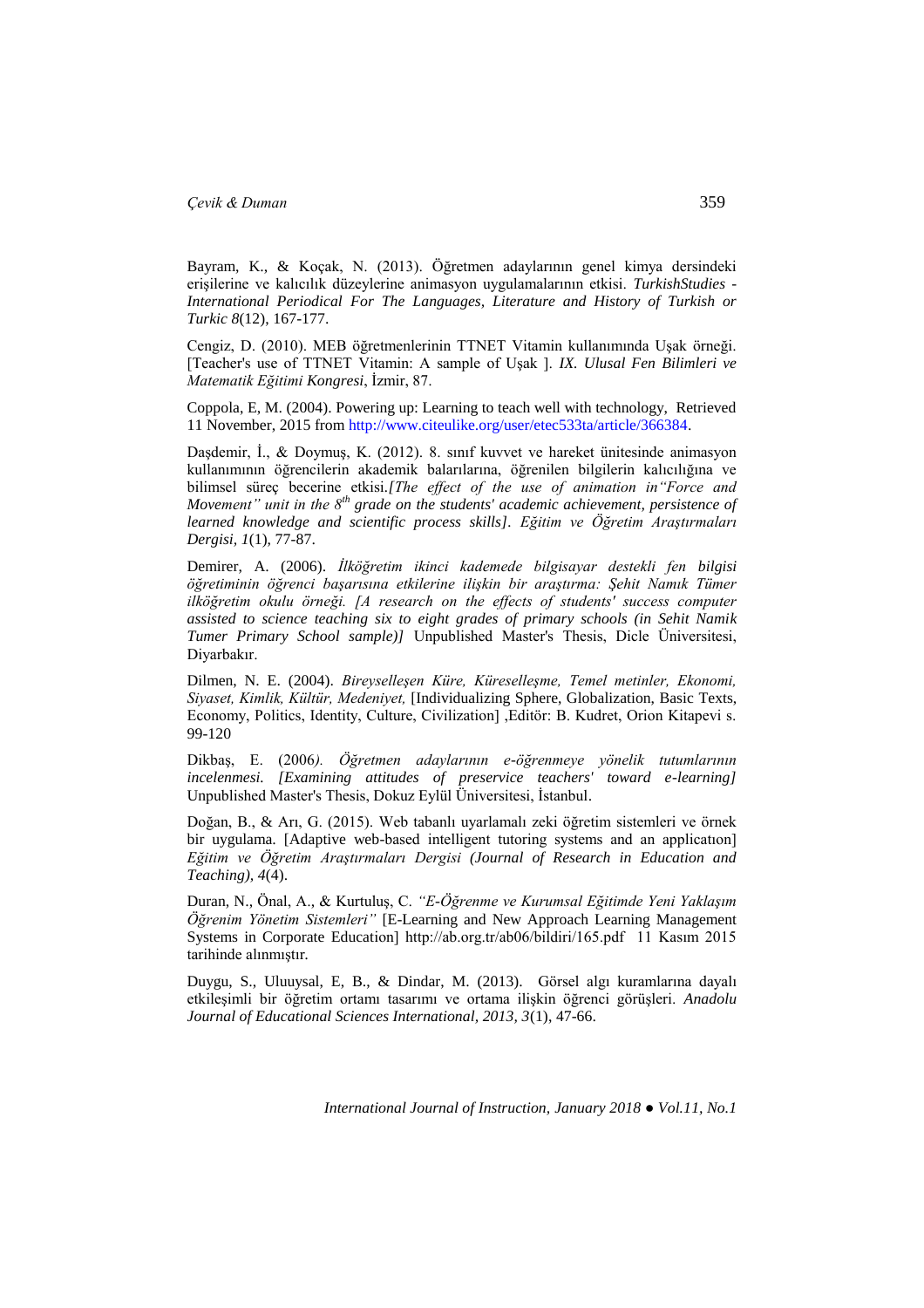Genç, Z., (2015, July). Usability of a web-based school experience system: Opinions Of ıt teachers and teacher candidates. (Edited: Nunes, M, B., Mcpherson, M.,) *Proceedings of The International Conference e-Learning.* Las Palmas de Gran Canaria, Spain.

Genç, S. Z. (2005). avrupa birliği eğitim programları ve türkiye*,* [european Union Education Programs and Turkey] *Kazım Karabekir Eğitim Fakültesi Dergisi*, 11, 317- 330.

Gülcan, M. G. (2010). *Avrupa birliği ve eğitim*, *[European union and education]*. Pegem A Yayıncılık, Ankara.

Güngördü, E. (2003). Öğretimde görsellik ve görsel araçlarda bulunması gereken özellikler, *[Visuality in teaching and features to be found in visual instruments*]. *Milli Eğitim Dergisi,* 157.

Güven, G., & Sülün, Y. (2012). Bilgisayar destekli öğretimin 8.Sınıf Fen ve Teknoloji dersindeki akademik başarıya ve öğrencilerin derse karşı tutumlarına etkisi. *Türk Fen Eğitimi Dergisi*, *9*(1).

Holley, D., & Boyle, T. (2012). Empowering teachers to develop multimedia learning resources that support students' critical Thinking. *European Journal of Open, Distance and E-Learning. Retrieved 4 Januıary, 2016* <http://www.enocta.com/e-ogrenme-nedir/> sitesinden 11 Kasım 2015 tarihinde alınmıştır.

Ilgar, M. (2013).Yabancı dil olarak Türkçe öğretiminde e-öğrenim yoluyla kelime öğretimi. [Vocabulary teaching in teaching Turkish as foreign language by means of elearning] Unpublished Master's Thesis, Gazi Üniversitesi, Ankara.

Kahyaoğlu, M. (2011). İlköğretim öğretmenlerinin fen ve teknoloji dersinde yeni teknolojileri kullanmaya yönelik görüşleri*.* [*The Views of Elementary Teachers on Using New Technologies in Science and Technology Teaching]. Eğitim Bilimleri Araştırmaları Dergisi*, *1*(1), 79-96.

Karaoğlu, A. (2008*). İlköğretim bilgisayar derslerinde web tabanlı eğitimin öğrenci başarı düzeyine etkisi.* [The effect of web-based education on the achievement level of computer course at primary level] Unpublished Master's Thesis, Bahçeşehir Üniversitesi, İstanbul.

Kaya, Z. (2002). *Uzaktan eğitim[Distance education].* Ankara: Pegem A Yayınları.

Küçükahmet, L. (2008). *Öğretimde planlama ve değerlendirme*. [Planning and evaluation in teaching] Ankara: Nobel Yayın Dağıtım.

Maiers, A. (2015). *How the online education system helps the students* Retrieved 11 November [http://www.angelamaiers.com/2012/11/how-the-online-education-system](http://www.angelamaiers.com/2012/11/how-the-online-education-system-helps-the-students)[helps-the-students.](http://www.angelamaiers.com/2012/11/how-the-online-education-system-helps-the-students)

Mironova, O., Amitan, I., Vendelin, J., Vilipõld, J., & Saar, M. (2015). Maximizing and personalizing e-learning support for students with different backgrounds and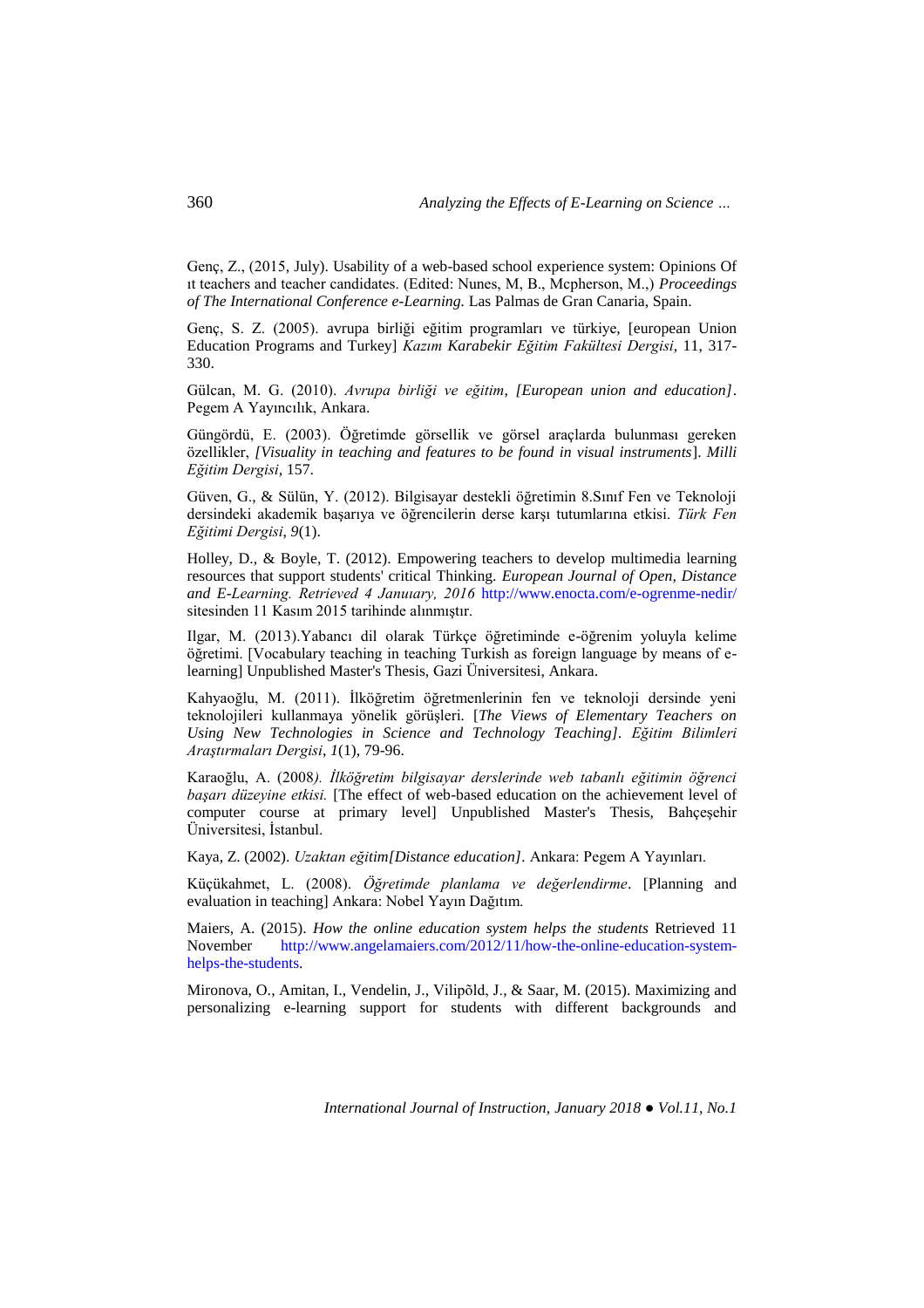preferences. (Edited: Nunes, M, B., Mcpherson, M.,) *Proceedings of The International Conference e-Learning.* Las Palmas de Gran Canaria, Spain.

Moore, J. L., Dickson-Deanee, C., & Galyen, K. (2011). E-Learning, online learning, and distance learning environments: Are they the same? *Internet and Higher Education 14*, 129–135.

Nagarajan P., & Wiselin Jiji G. (2010). Online educational sysytem (e-learning). International Journal of u- International Journal of u-and e-Service. *Science and Technology Service*, Science and Technology, *3*(4).

Noe, R. A. (2009). *İnsan kaynaklarının eğitimi ve geliştirilmesi* [Training and development of human resources]. İstanbul: Beta Basım.

Pituch, K, A., & Lee, Y. (2006). The influence of system characteristics on e-learning use. *Computers & Education 47*, 222–244.

Pura, T., & Aslan K. (2015). Web tabanlı eğitimin verimliliğinin incelenmesi. [The effectiveness of web-based training] *Öğretim Araştırmaları Dergisi.* (Journal of Research in Education and Teaching). *4*(4), 1-7.

Rhode, J. F. (2009). Interaction equivalency in self-paced online learning environments: An exploration of learner preferences. *The International Review of Research in Open and Distance Learning*, 10(1). Retrieved 10 November 2015 from *and Distance Learning,* 10(1). Retrieved 10 November 2015 from http://www.irrodl.org/index.php/ irrodl/article/view/603/1179.

Sanderson, P, E. (2002*). E-Learning: strategies for delivering knowledge in the digital age. Book Review, Internet and Higher Education*, 5 (2002), s. 185-188. Retrieved 20 April 2016 **from** [http://citeseerx.ist.psu.edu/viewdoc/download?doi=10.1.1.87.9116&rep=rep1&type=pdf.](http://citeseerx.ist.psu.edu/viewdoc/download?doi=10.1.1.87.9116&rep=rep1&type=pdf)

Sarı, M. H., & Akbaba Altun, S. (2015). Sınıf öğretmenlerinin Matematik öğretiminde teknoloji kullanımı üzerine nitel bir araştırma [A qualitative research on classroom teachers' technology use in mathematıcs teachıng]. *International Journal Of Eurasia Social Sciences*, *6*(19), 24-49.

Tezcan, M. (2002). Küreselleşmenin eğitim boyutu, [Educational Perspectives in Globalization] *Eğitim Araştırmaları Dergisi*, (6), 56-60.

Tran, B. X., Nguyen, Q. L. T., Nong, V. M.*,* Maher, R. M., Nguyen, A. T., Nguyen, H. A. (2014). Student-centred Outcomes of an e-Learning Course on Public Health in Hanoi and New York. *European Journal of Open, Distance and E-Learning.* Retrieved 20 April 2016 from [http://www.eurodl.org/materials/contrib/2014/Tran\\_et\\_al.pdf.](http://www.eurodl.org/materials/contrib/2014/Tran_et_al.pdf)

Tozmaz, G. B. (2011). *E-öğrenme ders içerikleri için uygulanabilir öğretim tasarımı modeli geliştirme ve bir uygulama.* [Development of an applicable instructional design model for e-learning course content and an application]. Unpublished Master's Thesis. İstanbul Üniversitesi, İstanbul.